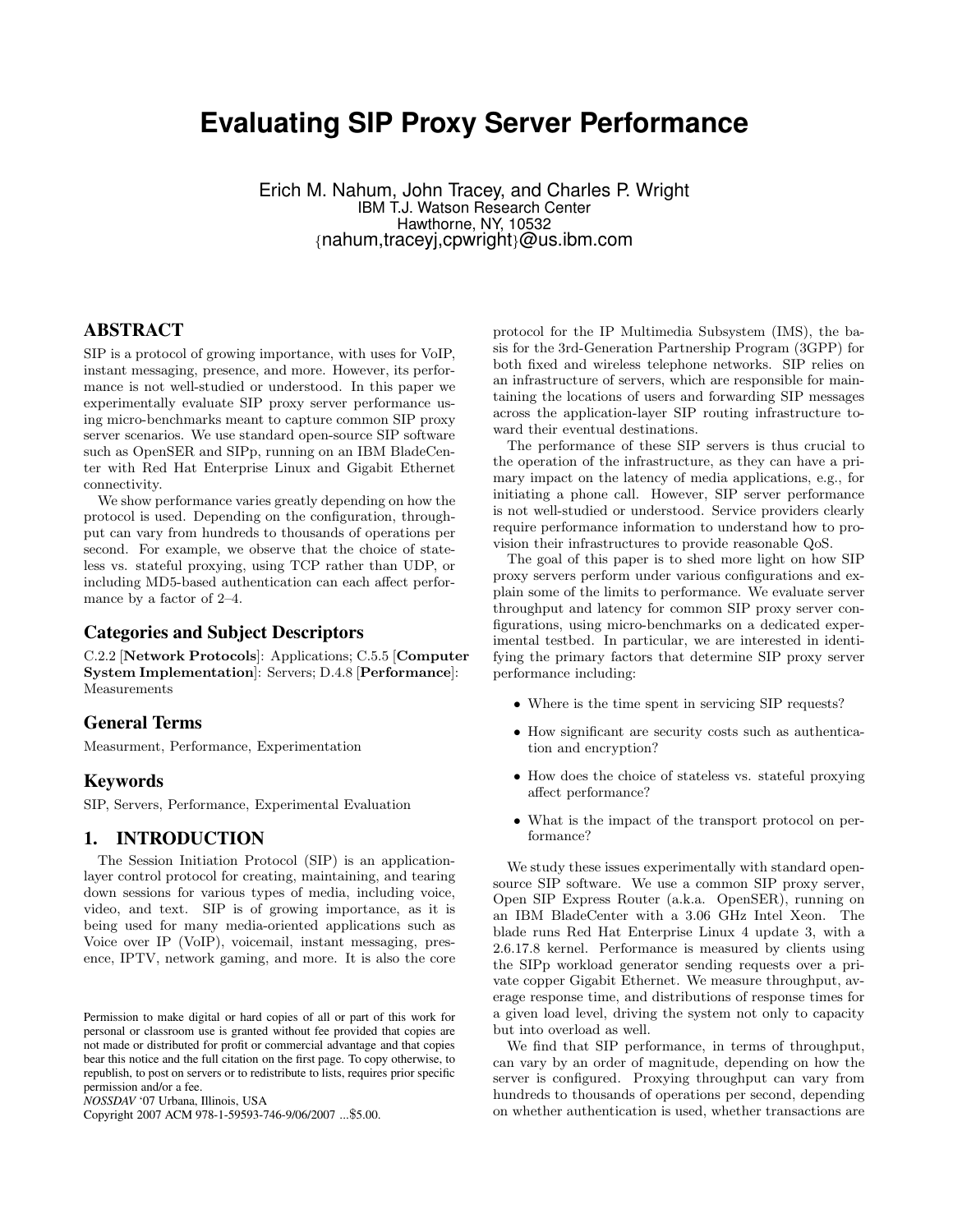

Figure 1: Stateful Proxying

stateful or stateless, and whether the underlying transport protocol is UDP or TCP. Authentication can reduce performance by a factor of 4, depending on the scenario. Using TCP as the transport can reduce performance by a factor of 3, and stateful configuration for proxying can cut performance in half. We show that the distributions of response time vary radically and degrade substantially when the system is under overload.

The result is that organizations deploying SIP technology must be aware of how their systems are configured and used, as this will have a primary influence on the performance of their systems, and thus how many resources need to be provisioned.

The rest of this paper is organized as follows: Section 2 presents the SIP proxy server configurations that we evaluate. Section 3 describes our experimental setup, and Section 4 presents our results in detail. Section 5 discusses some related work, and Section 6 provides our summary and conclusions and briefly presents plans for future work.

#### **2. PROXYING SCENARIO**

In this Section, we describe the common SIP proxy server scenario that we evaluate. Proxying is the core SIP function of forwarding a SIP message towards its eventual destination in the SIP infrastructure. In this section, we describe 4 potential scenarios: stateful vs. stateless proxying, both with and without authentication.

Figure 1 shows an example of stateful proxying without authentication. The hashed circle around the proxy illustrates that this is the component ("system under test") that we are measuring. In this example, the first SIP client wishes to establish a session with the second SIP client and sends an INVITE message to the proxy. Since the proxy is stateful, it responds with a 100 TRYING message to inform the client that the message has been received and that it need not worry about hop-by-hop retransmissions. It then looks up the contact address for the SIP URI of the second client and, assuming it is available, forwards the message. The second client, in turn, acknowledges receipt of the message and informs the proxy that it is notifying the user via the 180 RINGING message. The proxy then forwards that message to the initiator of the INVITE, informing the client that the end host has received the message and that the line is "ringing." The user on the second client machine then accepts the call, generating a 200 OK message, which is sent to the proxy which forwards it on to the first client. The first client then generates an acknowledgment. Having established the session, the two endpoints communicate directly, peer-topeer, using a media protocol such as RTP [10]. However, this media session does not traverse the proxy, by design. When the conversation is finished, the first user "hangs up" and generates a BYE message that the proxy forwards to the second user. The second user then responds with a 200 OK which is forwarded back to the first user.

The above example is for a transaction-stateful, dialog stateful scenario where all SIP messages are routed through the proxy, using the Record-Route: header option. SIP proxies may be configured so that not all messages need traverse the proxy. For example, the BYE/OK exchange could be sent directly between the two clients. The above scenario is frequently used, however, since it enables per-call accounting and billing.

The other 3 proxying scenarios are straightforward extensions of the first.

In the stateless proxying scenario without authentication, the call flows are the same as in Figure 1, except that there is no 100 TRYING message sent from the proxy to the client. In this case, the proxy does not create local state based on the transaction and relies on the endpoints to retransmit lost messages.

In the stateful proxying scenario with authentication, after receiving the initial INVITE, the proxy responds with a 407 UNAUTHORIZED message, challenging the client to provide credentials that verify its claimed identity with a response based on that challenge. The client then retransmits the INVITE message with the generated credentials in the Authorization: header. The proxy also challenges BYE requests, requiring the UAC to retransmit the BYE with the proper Authorization: header, to prevent unauthorized hang-ups.

The stateless proxying scenario with authentication is similar to the previous scenario, except that there is no 100 TRYING provided to the client and no transaction or dialog state created on the proxy.

Because SIP allows the use of multiple transport protocols, including UDP, TCP, SCTP, and SSL, we also wish to evaluate the impact of the choice of transport on performance. In our experiments, we evaluate UDP and TCP. In the case of UDP, all requests and responses are routed through a single connectionless UDP socket. With TCP, each client machine uses a separate persistent TCP connection to the registrar, proxy, or redirector, as appropriate to the scenario.

### **3. EXPERIMENTAL TESTBED**

In this Section we describe the software and hardware utilized in our experiments.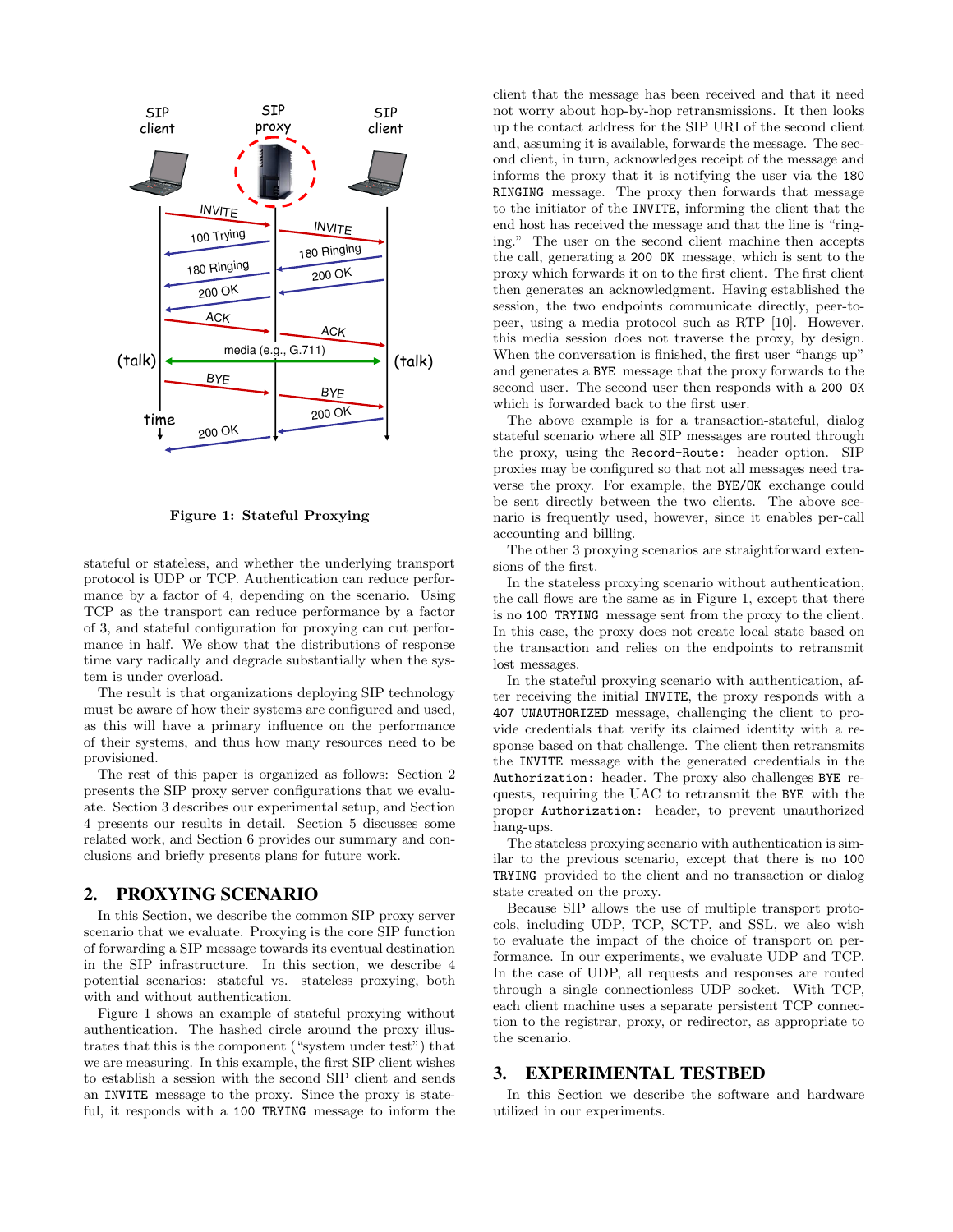#### **3.1 SIP Server Software**

We use the Open SIP Express Router version 1.1.0 (Open-SER) [12], a freely-available, open source SIP proxy server. OpenSER is a "fork" of SIP Express Router (SER) [3], sharing much of its code base. Both proxies are written in C, use standard process-based concurrency with shared memory segments for sharing state, and are considered to be highly efficient. Janak's thesis [4] describes many performance optimizations that are utilized in SER (and by implication, OpenSER). Each proxy has large feature sets, considerable user bases, active mailing lists, and third-party contributions (e.g., from sip.edu and onsip.org). We chose OpenSER over SER due its better documentation, but we believe our results will hold with SER as well.

In configurations where a user database was required, we use MySQL [11] 4.1.12-3.RHEL4.1, which we populated with 10,000 unique user names and passwords. OpenSER is configured to use a write-back caching policy, to maintain client state across restarts but also to achieve close to in-memory DB performance.

#### **3.2 SIP Client Workload Generator**

We use the SIPp [2] SIP workload generator, another freely available open-source tool. SIPp allows a wide range of SIP scenarios to be tested, such as user-agent clients (UAC), user-agent servers (UAS) and third-party call control (3PCC). SIPp is also extensible by writing third-party XML scripts that define new call flows; we wrote new flows that were not included with SIPp to handle authentication. SIPp has many run-time options we took advantage of, such as multiple transport (UDP/TCP/TLS) support; MD5-based hash digest authentication, and scriptable support to allow calls to be generated from a list of users.

We made several modifications to SIPp to improve its performance, so as to reduce the amount of client resources required to drive the server to saturation. Most importantly, we removed a restriction that limits the number of outstanding calls to three times the requested load level. This artificially limits the offered load, effectively making SIPp a closed-loop workload generator. Since we are interested not only in the maximum capacity of the server but also how well it behaves under overload, we removed this limitation in SIPp. Our improvements have been contributed back to the open source community and have been incorporated into the latest development releases of SIPp.

#### **3.3 Client and Server OS Software**

The servers in our experiments uses RedHat Enterprise Linux AS Release 4 update 3, using a locally-built Linux kernel 2.6.17.8, which is more recent than the 2.6.9 kernel variant that ships with RedHat. Our client machines use the SuSE SLES 9 release 2 Enterprise distribution, with a 2.6.5-9 kernel.

#### **3.4 Hardware and Connectivity**

The server hardware used is an IBM blade server residing in an IBM BladeCenter. The blade has 2 Intel Xeon 3.06 GHz processors with 4 GB RAM and 100 GB Toshiba MK4019GAXB ATA disk drives. However, for our experiments, we only use one processor. The blade has 2 Broadcom NetXtreme BCM5704S Copper Gigabit interfaces; each interface is connected to a separate Nortel Gigabit switch that is included with the BladeCenter. One switch is connected to our building's regular LAN, while the other is connected to our private experimental network. To minimize experimental perturbation and variability, all of our measurements are conducted over the experimental network, where minimal other traffic occurs (e.g., spanning-tree). Also residing on the private experimental network are 10 client machines used for load generation; half as UACs and half as UASs. Each client machine is an IBM Intellistation with a 1.7 GHz Intel Pentium 4 processor, 512 MB of RAM, an 18 GB SCSI disk, and an Intel E1000 Gigabit Ethernet adapter.

#### **3.5 Experiments and Metrics**

In our experiments, we wish to measure both throughput and latency as a function of load on the server. Throughput is relatively straightforward to define, in terms of the number of the appropriate completed operations per second.

Latency is defined as the time between when the INVITE is sent and the eventual successful 200 OK is received. This is the latency as perceived by the user for initiating a call, which we believe is of more interest than latency that includes the call duration or termination (i.e., BYE). This is similar to the Session Request Delay (SRD) as defined in [5], except that there the latency timer is stopped when a 180 RINGING response is received. Since there is no programmed delay between the 180 RINGING and the BYE on the UAS, we believe the difference is minimal.

For each metric (throughput, latency, and CPU profile) that we report, the number is the average over 5 runs. Latency and throughput curves include 95th percentile confidence intervals. Each run lasts for 120 seconds after a 5 second warm-up time. We also show the cumulative distribution function (CDF) of response times for various load levels, to illustrate how response time varies with load, particularly at 95th and higher percentiles.

#### **3.6 Restrictions, Limitations, and Scope**

Note that our setup by no means covers the entire space of configurations for SIP. Results for two major SIP server scenarios, registration and redirection, are excluded due to space limitations, but are available in a companion technical report [6]. We do not consider non-VoIP scenarios such as Instant Messaging or Presence. In addition, there are many VoIP situations not measured by our experiments, including outbound proxying, PSTN gatewaying, ENUM processing, SSL and SCTP as a transport layer, or error processing for unregistered or unauthenticated users. Each of these presents opportunities for future work.

#### **4. RESULTS**

Before detailing our proxying results, we believe it is necessary to mention a significant performance fix for transactionstateful proxying that influences many of our results.

While examining the CPU profiling results generated using oprofile, one problem we observed very quickly was the extremely large amounts of CPU cycles spent in the Open-SER module responsible for transaction-stateful processing. Figure 2 shows an example of this, in the left-hand bar marked "Original."

Looking more closely, we saw that this time was coming from a single function, insert timer unsafe(), which inserted new transactions into a timer structure for retransmissions in the future. This list is sorted by expiration time, yet the routine needlessly searched through the list even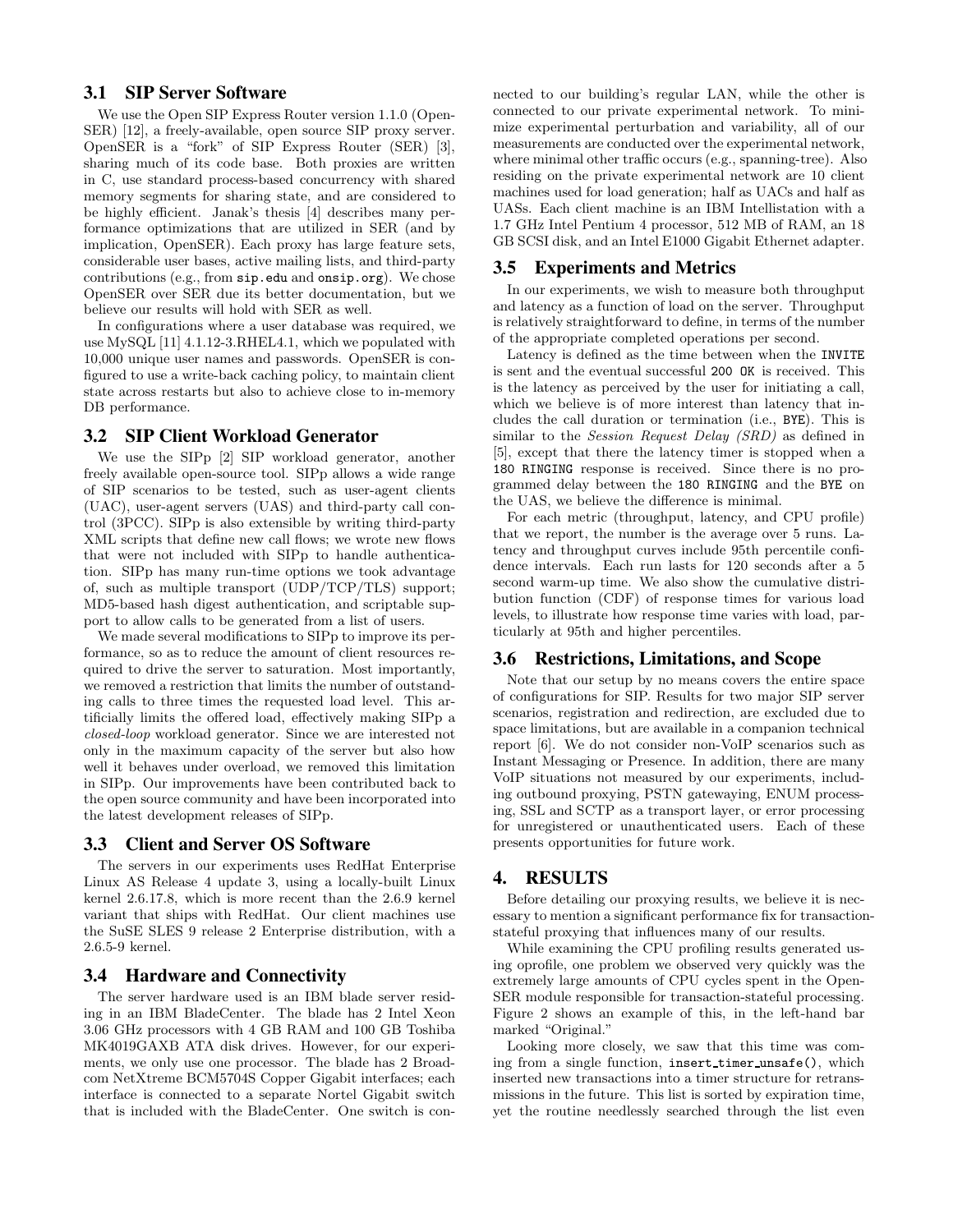

Figure 2: CPU Profiles: Transaction-Stateful Proxying, UDP, No Authentication, Load 1000 CPS



Figure 3: Throughputs vs. Offered Load: Proxying

though the timer needed only to be appended to the end of the list. This function becomes a bottleneck because, at high loads, each new call results in two new transactions (the INVITE and the BYE), each of which requires a timer to be set and canceled in the common case. This bug is also present in the released version (0.9.6) of SER.

A one-line fix corrected this problem, increasing the peak throughput by over a factor of ten in the transaction-stateful scenario without authentication, from 400 to 4012 calls per second. Performance increases by 250 percent for the scenario with authentication, from 300 to 701. Figure 2 also shows the CPU profile for the same load after applying our fix, in the right-hand bar marked "New." All results reported below include our fix.

#### *Throughputs*

Figure 3 shows throughputs versus offered load for stateful and stateless proxying, with and without authentication, using both UDP and TCP as transport protocols. Note that both X and Y axes are in log scale. Peak throughputs for each curve are also reported in Figure 5. Peak throughputs



Figure 4: CPU Profiles: Proxying



Figure 5: Peak Throughputs: Proxying

are calculated as the maximum throughput achieved while maintaining at least a 99 percent success rate.

As can be seen in Figures 3 and 5, the achieved throughputs vary considerably, depending on on how the systems are configured. Starting with the results for stateless proxying with UDP and no authentication as a "best case." we can illustrate how the various features and functions influence performance.

The most significant feature that influences performance is whether authentication is used. Depending on the configuration, enabling authentication can reduce performance anywhere from 60 percent (in the stateful TCP case) to 90 percent (in the stateless UDP case). CPU profiles for these tests, given in Figure 4, illustrates why performance degrades with authentication. Observe that when authentication is enabled, the profiles show almost half the cycles are spent in the MySQL database and the standard C library functions. Neither of these components are significant when authentication is not enabled; thus, we attribute the C library usage to MySQL. The actual MD5 hash calculation, shown in the profile under the 'Crypto' heading, is typically less than 1 percent. The reason is that the database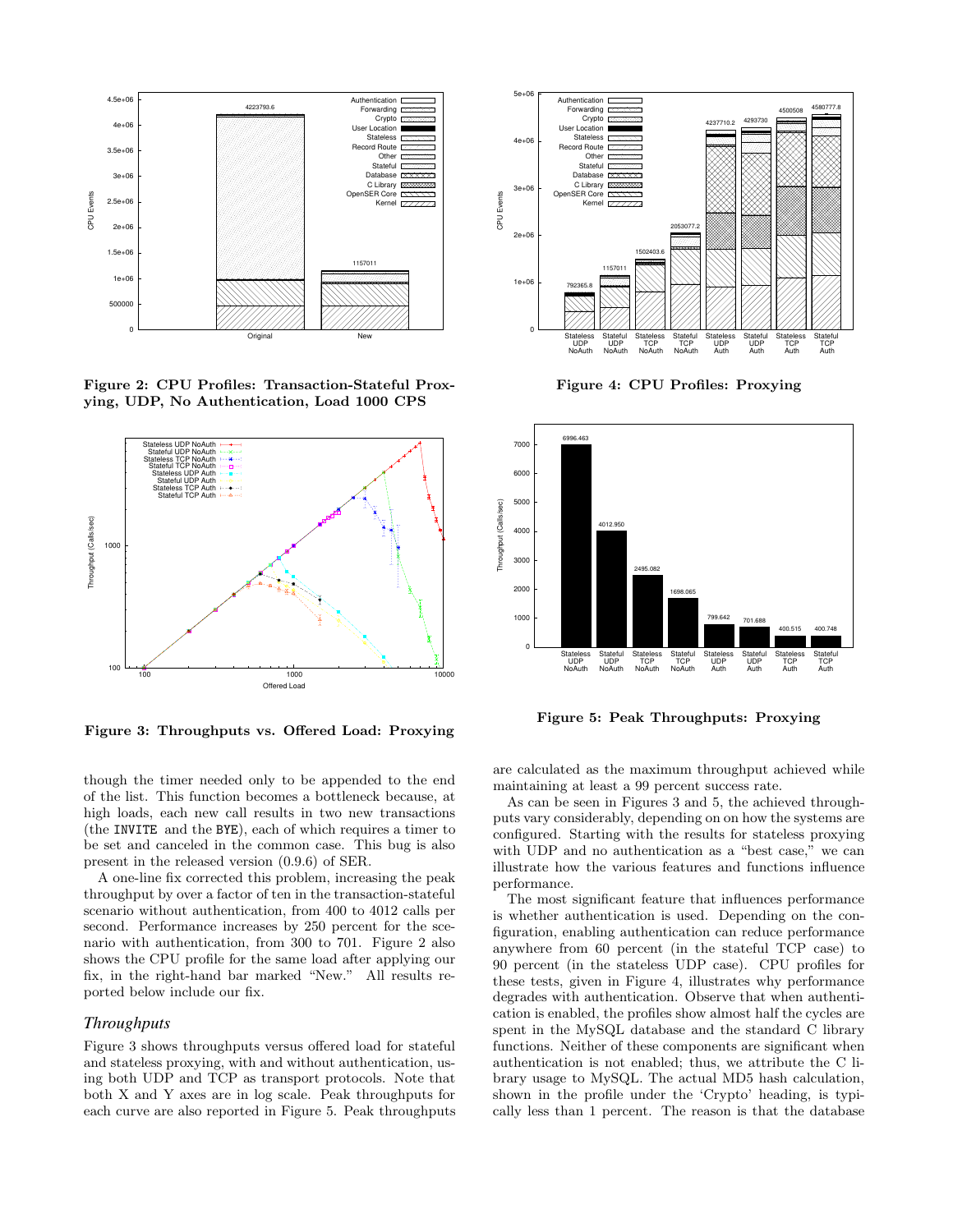

Figure 6: Average Response Time: Proxying

is consulted much more aggressively when authentication is used, even though OpenSER is configured to use a writeback caching policy, as described in Section 3.1. A straightforward solution would, of course, be to locate the DB on a separate machine, but that would be increasing the resources available, and we wish to study the performance limits of a single node in this work.

The next most significant performance feature is which transport protocol is used, TCP or UDP. Using TCP can reduce performance anywhere from 43 percent (the stateful proxying scenario with authentication) to 65 percent (stateless proxying without authentication). Looking at Figure 4, one can see that the time spent in the OpenSER core goes up significantly, and that the time spent in the kernel almost doubles. TCP is a much more complex protocol than UDP, providing much more functionality, and thus requires significantly larger code paths.

Finally, we see that the choice of stateless vs. stateful processing can also have a significant impact on performance, depending on the configuration. Enabling stateful processing can reduce performance by as much as 60 percent (for the proxying configuration using TCP with no authentication) to having effectively no impact on performance (in the configuration using TCP with authentication).

Observe also that OpenSER does not preserve throughput under overload, as achieved throughput falls quickly when load exceeds the capacity for that configuration. Ideally, a system should maintain maximum throughput even when subjected to overload; this is difficult to achieve in practice, of course, and is the subject of active research. This demonstrates that overload management and control are issues in OpenSER for the future.

#### *Latencies*

Figure 6 shows average response times versus load. Note that both X and Y axes use log scales. SIPp has a 1 millisecond timer granularity; thus, any responses that occur within less than a millisecond are treated as zero. Thus, many latencies are not observable on the graph until the load on the server approaches its maximum capacity. At those points, latencies rise rapidly, but the slope of the response times changes once the server is in an overloaded state. Recall



Figure 7: Response Time CDF: Stateful Proxying, UDP, with Authentication

that response times are only tracked for successful calls.

Figures 7 and 8 shows the cumulative distributions of the response times measured at several loads for two sample configurations: stateful proxying using authentication with UDP and TCP, respectively. Note that the X axes are in log scale. An obvious and expected result is that, as the loads increase, the response times increase as well (i.e., the curves shift to the right on the graph). There are, however two other interesting features of the graphs.

First, curves tend to cluster in two clearly different regions of the Figures: One, towards the upper left of the graphs, and other, closer to the center and lower right. The characteristic that differentiates these two regions is whether the loads are below or above capacity, i.e., whether the system is under overload. We can see that, when overloaded, the response time distributions become significantly worse, and very quickly (i.e., not linearly in proportion to the load). For example, the stateful UDP auth configuration has a peak throughput of 700 calls/second, yet the gap between the 700 curve and the 800 curve is significant, especially considering the log scale. The TCP curve exhibits a similar gap between 400 and 500 calls/second, as the TCP configuration peaks at 400 CPS. This response time behavior is particularly important for SIP servers, which need to provide service quickly and smoothly, as they are used for real-time media such as voice and video.

Second, observe that several significant jumps occur in the UDP curve at certain response times (e.g., 64 ms, 500 ms, 1000 ms, etc.). The TCP curve, however, does not exhibit this behavior and is much smoother. These jumps are due to the various retransmission timers used by SIP for reliability when UDP is used as the transport protocol. SIP's primary packet retransmission timer, called Timer A, uses an exponential backoff starting at 500 milliseconds and doubles each subsequent time that it fires. When the system is overloaded, we see the manifestations of these timers firing by the jumps in response time at those timer values. This is because when SIP runs over TCP, it uses TCP's packet reliability and retransmission mechanisms rather than its own Timer A as is done with UDP. However, higher-level timers, e.g., the transaction timeout timer, are used with